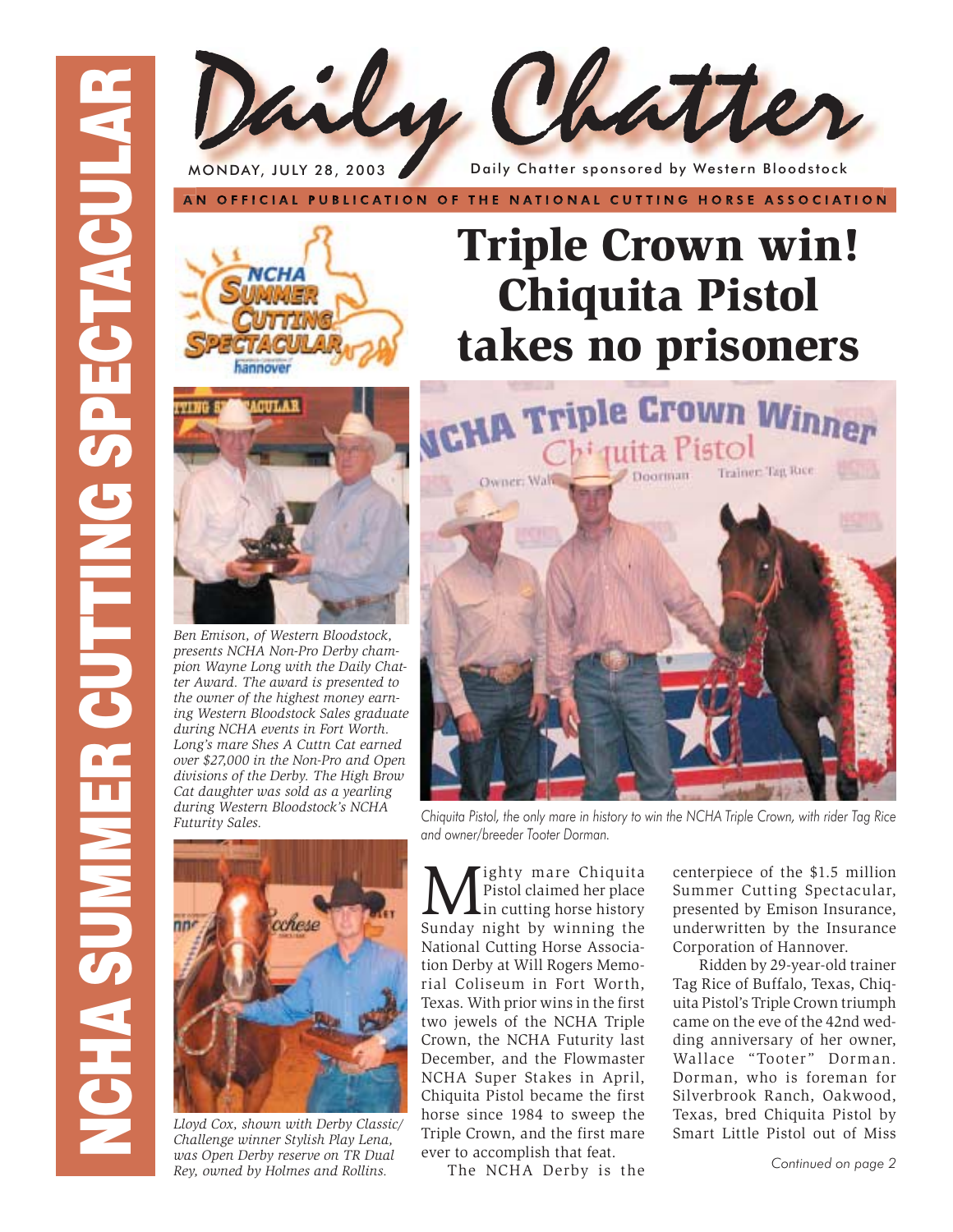### **Long time coming** *Wayne Long wins Non-Pro Derby*



*Wayne Long of Decatur, Texas won the NCHA Non-Pro Derby with 221 points on Shes A Cuttn Cat, who was also a Derby Open finalist under Shannon Hall.*

We are Long of Decatur, Texas,<br>
15 years, and has won a few<br>
championships, But he'd never ridden has been cutting for about championships. But he'd never ridden to a title in Fort Worth until last night in the Non-Pro Derby. Riding Shes A Cuttn Cat, a High Brow Cat mare he bought from Shannon Hall last year, he marked 221 to win from Lance Harrel. Elizabeth Queen and Greg Coalson were next in line with 216s.

 "I just wanted to be competitive," said Long. "You never know what's going to happen here. The good thing about this horse is you can stop these wild cattle with her. You can just kick her past them and she'll stop them and turn around and hold them the other way."

 Long's win came just nine weeks after he had hip replacement surgery in an innovative procedure performed by Dr. Bill Hefly, who had two horses in the Open Derby finals.

 "I went to riding in five weeks, and in seven weeks I went to some weekend cuttings," Long said. "It still hurts some, but it's not bad."

 Hall also qualified the mare for the Open Finals. The two performances were worth more than \$27,000, and they earned Shes A Cuttn Cat the Western Bloodstock *Daily Chatter* Award for the top Western Bloodstock Sale graduate in the finals.

 "She's a gritty, tough mare," Long said. "She's probably not got a whole lot more talent than a lot of them, but she's gritty and tough and wants to help you every time you go cut. The tougher it gets, the tougher she gets."

 Lance Harrel, one of three riders to qualify two horses for the Non-Pro finals, took the reserve championship with PG Miss Max, a Playgun daughter he bought as a two-year-old during the Futurity sales. The mare is a full sister to PG Special Edition, the mare that carried Harrel to third place in the Classic/Challenge Non-Pro on July 15.



*Lance Harrel was reserve champion of the Non-Pro Derby on PG Miss Max.*

*Chiquita Pistol, continued from page 1*

Chiquita Tari, by Pay Twentyone.

 Rice, who had advanced through the preliminary rounds with solid, but conservative performances, drew eighth in the first set of cattle. Earlier in the set, Lloyd Cox had set the standard with a 225-point run on TR Dual Rey. Rice and Chiquita Pistol responded to the challenge with a courageous run against three challenging cows to mark 228. The score tied the record for the NCHA Derby set by Miss N Cash in 1987.

 "She's a fierce athlete," said Rice. "Today's cattle are quicker than they used to be and unpredictable. But it doesn't seem to matter what you put in front of her, she can handle it."

 Chiquita Pistol has earned more than \$347,000 in NCHA's spotlight events. She also won championships at the Abilene (Texas) Spectacular and the Augusta (Georgia) Futurity for career earnings of more than \$435,000.

 Only two other horses have won the NCHA Triple Crown, Smart Little Lena in 1982-83, and Docs Okie Quixote in 1983-84.

 "If Tag wants to keep showing her, I'm not going to breed her," Dorman said, referring to the value of embryos out of the great mare, "We don't want to mess up a good thing. As long as she keeps acting like she enjoys it, I think we're going to show her."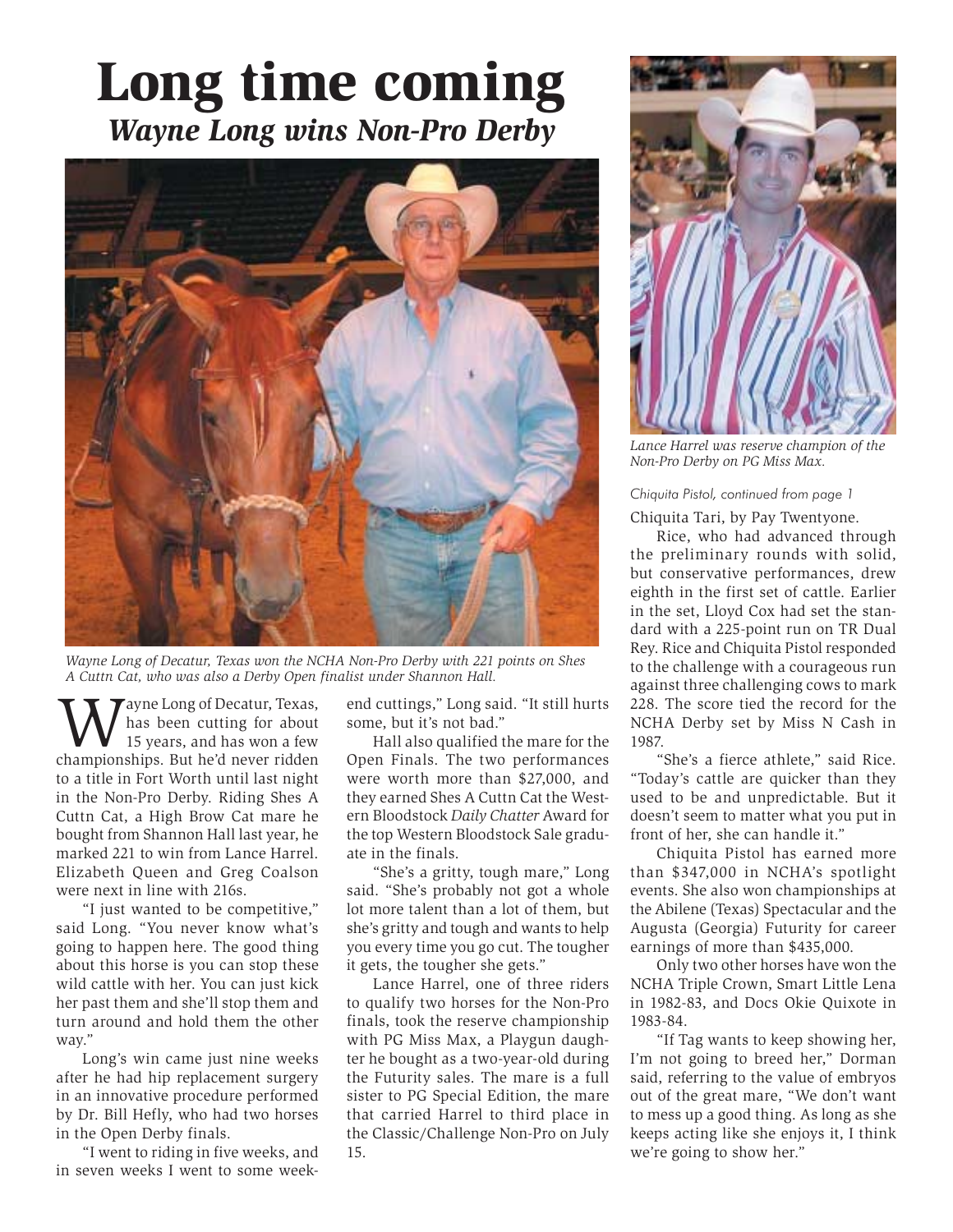#### NCHA Derby Open Finals

| <b>Finals</b>    | <b>Horse</b>               | <b>Sex</b>   | <b>Sire</b>                 | Dam                      | Dam's Sire               | <b>Rider</b>            | <b>Owner</b>                         | Earned*  |
|------------------|----------------------------|--------------|-----------------------------|--------------------------|--------------------------|-------------------------|--------------------------------------|----------|
| 228              | <b>Chiquita Pistol</b>     | M            | <b>Smart Little Pistol</b>  | Miss Chiquita Tari       | Pay Twentyone            | <b>Tag Rice</b>         | <b>Tooter Dorman</b>                 | \$46,910 |
| 225              | <b>TR Dual Rey</b>         | $\mathsf{S}$ | <b>Dual Rey</b>             | <b>Peppys Misty Oaks</b> | <b>Candy Bar Peppy</b>   | <b>Lloyd Dennis Cox</b> | Holmes/Rollins                       | \$40,478 |
| 222.5            | <b>Its Just About Me</b>   | S.           | <b>Freckles Fancy Twist</b> | Jigger Fulla Gin         | <b>Tanguery Gin</b>      | <b>Clint Allen</b>      | <b>Alisa McCleary</b>                | \$34,045 |
| 220              | <b>Play Peek A Boon</b>    | M            | <b>Freckles Playboy</b>     | Peek A Boon              | <b>Smart Little Lena</b> | <b>Lindy Burch</b>      | <b>Oxbow Ranch</b>                   | \$27,612 |
| 219              | J R Playboy By Color       | G            | <b>Color Me Smart</b>       | Pampa Playgirl           | <b>Freckles Playboy</b>  | Kobie Wood              | Mary Jo Milner                       | \$21,179 |
| 217.5            | Livin Lavida Loca          | M            | <b>Short Of Santana</b>     | Jordies Young Gun        | <b>Young Gun</b>         | Jody Galyean            | <b>Steven Feiner</b>                 | \$14,109 |
| 217.5            | Mo Flo                     | M            | Mr Peponita Flo             | <b>The Zacktress</b>     | <b>Zack T Wood</b>       | <b>Kathy Daughn</b>     | <b>Moncrief/Tennison</b>             | \$14,109 |
| 217.5            | <b>Special Travalena</b>   | M            | <b>Travalena</b>            | <b>Special Tari</b>      | Doc Tari                 | <b>Ed Flynn</b>         | <b>Walton's Rocking W Ranch Inc</b>  | \$14,109 |
| 217              | Little Polo Joe            | S            | <b>Grays Starlight</b>      | Little Missie Lena       | <b>Smart Little Lena</b> | Jason Clark             | <b>Larry B &amp; Karon Sullivant</b> | \$12,833 |
| 216.5            | <b>Sun Valley Shorty</b>   | G            | <b>Shorty Lena</b>          | Ride A Merada            | <b>Freckles Merada</b>   | <b>Roger Wagner</b>     | Jim Vangilder                        | \$12,195 |
| 216              | <b>Dually Lil Pep</b>      | M            | <b>Dual Pep</b>             | Missie Leo Lena          | Doc O'Lena               | <b>Tag Rice</b>         | <b>William &amp; Lisa Hefley</b>     | \$11,556 |
| 215.5            | <b>Shes A Cuttn Cat</b>    | M            | <b>High Brow Cat</b>        | <b>Spencers Babe</b>     | Doc's Spencer Bar        | <b>Shannon Hall</b>     | Wayne & Lynn Long                    | \$10,599 |
| 215.5            | <b>Tapt Twice</b>          | M            | <b>Dual Pep</b>             | Tap O Lena               | Doc O'Lena               | <b>Philip Rapp</b>      | Phil & Mary Ann Rapp                 | \$10,599 |
| 214.5            | <b>Nurse Gray</b>          | M            | <b>Grays Starlight</b>      | <b>High Brows Nurse</b>  | <b>High Brow Hickory</b> | <b>Gary Gonsalves</b>   | <b>Reata Cutting Horses LLC</b>      | \$9,642  |
| 213              | <b>Boon A Little</b>       | S            | <b>Smart Little Lena</b>    | <b>Autumn Boon DNA</b>   | <b>Dual Pep</b>          | <b>Bill Freeman</b>     | <b>NVTX LLC</b>                      | \$9,004  |
| 212              | Little Janey Lena          | M            | <b>Smart Little Lena</b>    | <b>Playboys Ruby</b>     | <b>Freckles Playboy</b>  | <b>Phil Rapp</b>        | <b>Phil &amp; Mary Ann Rapp</b>      | \$8,366  |
| 209              | <b>Dos Palomino</b>        | S            | San Jo Lena                 | Docs Flying Sug          | Doc's Sug                | <b>Chris Benedict</b>   | <b>Debbie Patterson</b>              | \$7,409  |
| 209              | Peptos Royal 199           | M            | Peptoboonsmal               | <b>Clarks Royal</b>      | <b>Clark's Doc Bar</b>   | J B McLamb              | <b>Tim Brewer</b>                    | \$7,409  |
| 193              | <b>Shortys Lil Pep</b>     | M            | <b>Dual Pep</b>             | <b>Shortys Girl</b>      | <b>Shorty Lena</b>       | Paul Hansma             | <b>Jeffrey Matthews</b>              | \$6,452  |
| $\boldsymbol{0}$ | <b>Sweet Lil Pepto</b>     | S            | Peptoboonsmal               | Sweet Lil Lena           | <b>Smart Little Lena</b> | <b>Mike Mowery</b>      | <b>Rancharrah</b>                    | \$5,176  |
| $\boldsymbol{0}$ | <b>Smartlittlelenastoy</b> | M            | <b>Smart Little Lena</b>    | <b>Badger Sand Toy</b>   | <b>Squeak Toy</b>        | <b>Ronnie Rice</b>      | William & Lisa Hefley                | \$5,176  |
| $\mathbf{0}$     | <b>CD Lights</b>           | S            | CD Olena                    | Delight Of My Life       | <b>Grays Starlight</b>   | <b>Winston Hansma</b>   | Motes/Hansma                         | \$5,176  |
|                  | *estimated earnings        |              |                             |                          |                          |                         |                                      |          |
|                  |                            |              |                             |                          |                          |                         |                                      |          |

| <b>Finals</b>    | <b>Horse</b>               | <b>Sex</b>   | <b>Sire</b>                 | <b>Dam</b>                | <b>Dam's Sire</b>        | <b>Rider</b>            | <b>Owner</b>                        | Earned*  |  |
|------------------|----------------------------|--------------|-----------------------------|---------------------------|--------------------------|-------------------------|-------------------------------------|----------|--|
| 228              | <b>Chiquita Pistol</b>     | M            | <b>Smart Little Pistol</b>  | <b>Miss Chiquita Tari</b> | <b>Pay Twentyone</b>     | <b>Tag Rice</b>         | <b>Tooter Dorman</b>                | \$46,910 |  |
| 225              | <b>TR Dual Rey</b>         | $\mathsf{S}$ | <b>Dual Rey</b>             | <b>Peppys Misty Oaks</b>  | <b>Candy Bar Peppy</b>   | <b>Lloyd Dennis Cox</b> | <b>Holmes/Rollins</b>               | \$40,478 |  |
| 222.5            | <b>Its Just About Me</b>   | S.           | <b>Freckles Fancy Twist</b> | Jigger Fulla Gin          | <b>Tanguery Gin</b>      | <b>Clint Allen</b>      | <b>Alisa McCleary</b>               | \$34,045 |  |
| 220              | <b>Play Peek A Boon</b>    | M            | <b>Freckles Playboy</b>     | Peek A Boon               | Smart Little Lena        | <b>Lindy Burch</b>      | <b>Oxbow Ranch</b>                  | \$27,612 |  |
| 219              | J R Playboy By Color       | G            | <b>Color Me Smart</b>       | Pampa Playgirl            | <b>Freckles Playboy</b>  | Kobie Wood              | Mary Jo Milner                      | \$21,179 |  |
| 217.5            | Livin Lavida Loca          | M            | <b>Short Of Santana</b>     | Jordies Young Gun         | <b>Young Gun</b>         | Jody Galyean            | <b>Steven Feiner</b>                | \$14,109 |  |
| 217.5            | Mo Flo                     | M            | Mr Peponita Flo             | <b>The Zacktress</b>      | <b>Zack T Wood</b>       | <b>Kathy Daughn</b>     | Moncrief/Tennison                   | \$14,109 |  |
| 217.5            | <b>Special Travalena</b>   | M            | <b>Travalena</b>            | <b>Special Tari</b>       | <b>Doc Tari</b>          | <b>Ed Flynn</b>         | <b>Walton's Rocking W Ranch Inc</b> | \$14,109 |  |
| 217              | Little Polo Joe            | $\mathsf{S}$ | <b>Grays Starlight</b>      | Little Missie Lena        | <b>Smart Little Lena</b> | Jason Clark             | Larry B & Karon Sullivant           | \$12,833 |  |
| 216.5            | <b>Sun Valley Shorty</b>   | G            | <b>Shorty Lena</b>          | Ride A Merada             | <b>Freckles Merada</b>   | <b>Roger Wagner</b>     | Jim Vangilder                       | \$12,195 |  |
| 216              | <b>Dually Lil Pep</b>      | M            | Dual Pep                    | Missie Leo Lena           | Doc O'Lena               | <b>Tag Rice</b>         | <b>William &amp; Lisa Hefley</b>    | \$11,556 |  |
| 215.5            | <b>Shes A Cuttn Cat</b>    | M            | <b>High Brow Cat</b>        | <b>Spencers Babe</b>      | Doc's Spencer Bar        | <b>Shannon Hall</b>     | Wayne & Lynn Long                   | \$10,599 |  |
| 215.5            | <b>Tapt Twice</b>          | ${\sf M}$    | <b>Dual Pep</b>             | Tap O Lena                | Doc O'Lena               | <b>Philip Rapp</b>      | Phil & Mary Ann Rapp                | \$10,599 |  |
| 214.5            | Nurse Gray                 | M            | <b>Grays Starlight</b>      | <b>High Brows Nurse</b>   | <b>High Brow Hickory</b> | <b>Gary Gonsalves</b>   | <b>Reata Cutting Horses LLC</b>     | \$9,642  |  |
| 213              | <b>Boon A Little</b>       | $\mathsf{S}$ | <b>Smart Little Lena</b>    | <b>Autumn Boon DNA</b>    | <b>Dual Pep</b>          | <b>Bill Freeman</b>     | <b>NVTX LLC</b>                     | \$9,004  |  |
| 212              | Little Janey Lena          | M            | <b>Smart Little Lena</b>    | <b>Playboys Ruby</b>      | <b>Freckles Playboy</b>  | <b>Phil Rapp</b>        | <b>Phil &amp; Mary Ann Rapp</b>     | \$8,366  |  |
| 209              | <b>Dos Palomino</b>        | $\mathsf{S}$ | San Jo Lena                 | Docs Flying Sug           | Doc's Sug                | <b>Chris Benedict</b>   | <b>Debbie Patterson</b>             | \$7,409  |  |
| 209              | Peptos Royal 199           | M            | Peptoboonsmal               | <b>Clarks Royal</b>       | <b>Clark's Doc Bar</b>   | J B McLamb              | <b>Tim Brewer</b>                   | \$7,409  |  |
| 193              | <b>Shortys Lil Pep</b>     | M            | <b>Dual Pep</b>             | <b>Shortys Girl</b>       | <b>Shorty Lena</b>       | Paul Hansma             | <b>Jeffrey Matthews</b>             | \$6,452  |  |
| $\boldsymbol{0}$ | <b>Sweet Lil Pepto</b>     | S            | Peptoboonsmal               | <b>Sweet Lil Lena</b>     | <b>Smart Little Lena</b> | <b>Mike Mowery</b>      | <b>Rancharrah</b>                   | \$5,176  |  |
| $\boldsymbol{0}$ | <b>Smartlittlelenastoy</b> | M            | <b>Smart Little Lena</b>    | <b>Badger Sand Toy</b>    | <b>Squeak Toy</b>        | <b>Ronnie Rice</b>      | William & Lisa Hefley               | \$5,176  |  |
| $\mathbf{0}$     | <b>CD Lights</b>           | S            | <b>CD Olena</b>             | Delight Of My Life        | <b>Grays Starlight</b>   | <b>Winston Hansma</b>   | Motes/Hansma                        | \$5,176  |  |
|                  |                            |              |                             |                           |                          |                         |                                     |          |  |

#### NCHA Derby Non-Pro Finals

| <b>Finals</b> | <b>Horse</b>                | Sex | <b>Sire</b>                 | <b>Dam</b>                  | <b>Dam's Sire</b>       | <b>Rider</b>           | <b>Owner</b>     | Earned*        |
|---------------|-----------------------------|-----|-----------------------------|-----------------------------|-------------------------|------------------------|------------------|----------------|
| 221           | <b>Shes A Cuttn Cat</b>     | M   | <b>High Brow Cat</b>        | <b>Spencers Babe</b>        | Doc's Spencer Bar       | <b>Wayne Long</b>      | Decatur, TX      | \$16,415       |
| 218.5         | <b>PG Miss Max</b>          | M   | Playgun                     | <b>Miss Special Quixote</b> | <b>Especial</b>         | <b>Lance Harrel</b>    | Ingram, TX       | \$15,819       |
| 216           | <b>Dual Citizen</b>         | M   | <b>Dual Pep</b>             | <b>Farrah Oak</b>           | Doc's Oak               | <b>Greg Coalson</b>    | Weatherford, TX  | \$14,925       |
| 216           | <b>Zee Dually</b>           | M   | <b>Dual Pep</b>             | Jae Bar Pamela              | Docs Jack Sprat         | <b>Elizabeth Queen</b> | Lipan, TX        | \$14,925       |
| 215.5         | <b>CD Fancy Chance</b>      | G   | CD Olena                    | Peppys Fancy Chance         | Peppy San Badger        | <b>Dustin Adams</b>    | Logandale, NV    | \$14,031       |
| 215           | Ima Dynamite Gal            | M   | <b>Dynamite Badger</b>      | <b>HBD Commander Gal</b>    | <b>Handle Bar Doc</b>   | <b>Kelly Bartlett</b>  | Pike Road, AL    | \$13,137       |
| 215           | Little Janey Lena           | M   | <b>Smart Little Lena</b>    | <b>Playboys Ruby</b>        | <b>Freckles Playboy</b> | Mary Ann Rapp          | Weatherford, TX  | \$13,137       |
| 212           | <b>TM Quiver</b>            | M   | <b>Smart Lil Ricochet</b>   | <b>Shes Pretty Smooth</b>   | <b>Wheeling Peppy</b>   | <b>Tommy Manion</b>    | Aubrey, TX       | \$12,243       |
| 211           | <b>Justa Swinging Pride</b> | M   | <b>Justa Swinging Peppy</b> | <b>Tenino Pride</b>         | <b>Tenino Badger</b>    | <b>Mary Bradford</b>   | Weatherford, TX  | \$11,647       |
| 209           | <b>High Ranking Colonel</b> | G   | <b>High Brow Hickory</b>    | <b>Colonels Desire</b>      | <b>Colonel Freckles</b> | <b>Lance Harrel</b>    | Ingtram, TX      | \$10,753       |
| 209           | <b>Instant Puzzle</b>       | M   | <b>SR Instant Choice</b>    | <b>Shortys Bonita Lena</b>  | <b>Shorty Lena</b>      | Julie McCloud          | Millsap, TX      | \$10,753       |
| 208           | <b>Its Just About Me</b>    | S.  | <b>Freckles Fancy Twist</b> | Jigger Fulla Gin            | <b>Tanguery Gin</b>     | <b>Alisa McCleary</b>  | Collierville, TN | \$9,859        |
| 205           | Little Jerri Sox            | M   | <b>Smart Little Jerry</b>   | <b>Cats Bobby Sox</b>       | <b>High Brow Cat</b>    | <b>Mark Pearson</b>    | Spearman, TX     | \$9,263        |
| 204           | Miss BB Boon                | M   | Peptoboonsmal               | Lenas Top Jewel             | <b>Lenas Jewel Bars</b> | <b>Bill Burns</b>      | Sweetwater, TX   | \$8,668        |
| 203           | <b>Shortys Little Scamp</b> | G   | <b>Shorty Lena</b>          | <b>Freckles For Sure</b>    | <b>Colonel Freckles</b> | <b>Curt Blakeway</b>   | Everson, WA      | \$8,072        |
| 199           | Peppy Plays For Cash        | S   | Playgun                     | Peppys Dreamgirl            | Peppy San Badger        | Lewie Wood Jr          | Dennis, TX       | \$7,476        |
| 194           | <b>CD Thomas Crown</b>      | S   | CD Olena                    | Docs Handy Ann              | Doc Quixote             | <b>Chad Bushaw</b>     | Poolville, TX    | \$6,880        |
| 192           | Ipanema                     | M   | Dual Pep                    | <b>Hickory Good Girl</b>    | Doc'sHickory            | <b>Chad Bushaw</b>     | Poolville, TX    | \$6,284        |
| 182           | <b>Little Chantilly</b>     | M   | <b>Smart Little Lena</b>    | <b>Chantilly Playgirl</b>   | <b>Freckles Playboy</b> | <b>Stacie McDavid</b>  | Fort Worth, TX   | \$5,688        |
| 0             | Pale Face Jose              | S.  | CD Olena                    | Joses Dually                | <b>Dual Pep</b>         | <b>Dustin Adams</b>    | Logandale, NV    | \$4,794        |
| 0             | Saueakys Playbov            | S   | <b>Freckles Playbov</b>     | Saueak Doc Tule Lu          | <b>Saueak Tov</b>       | <b>Skip Queen</b>      | Allendale, SC    | <b>\$4.794</b> |